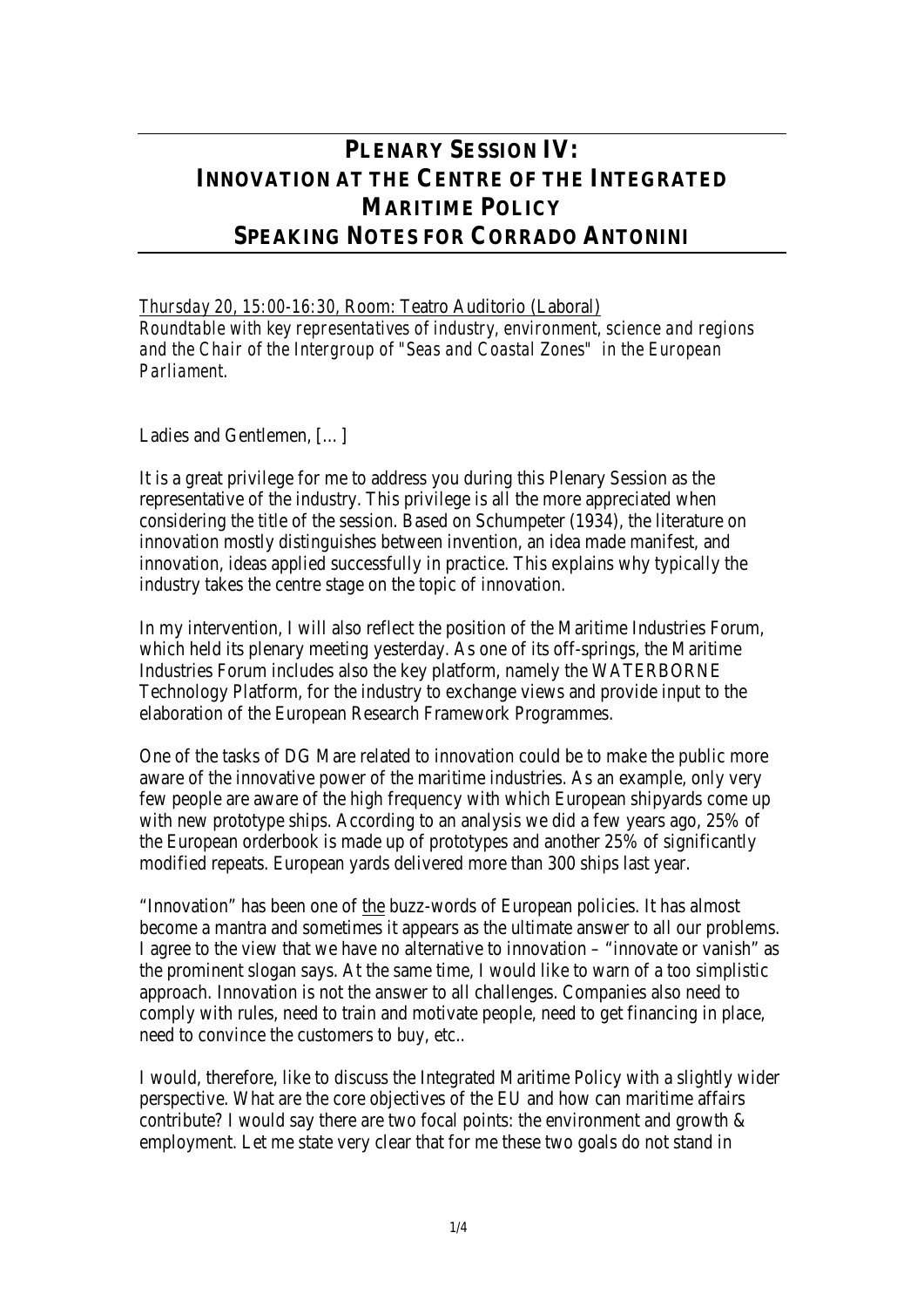conflict to each other. On the contrary! Environmental objectives can stimulate growth & employment, provided the right framework conditions are established.

A number of pollution concerns are linked to industrial maritime operations. It is clear that the request to simply stop such activities is rarely a feasible answer. Instead, the answer most likely comes from the use of more appropriate technologies. Many companies, in particular in Europe, not only fully accept the responsibility they have in this respect but are convinced that they are part of the solution, rather than the problem. Because the supply as well as the use of better technologies which increase efficiency, save costs and open new markets.

I am convinced that maritime affairs can deliver major contributions to Europe's overall goals as outlined in the new Europe 2020 strategy. Waterborne transport consumes less energy than any other mode of transport and has a lot potential for further growth. Particularly with regard to short-sea-shipping and inland navigation, waterborne transport can help to reduce congestion and is a key element for an efficient and sustainable transport concept. More energy efficient hull forms and propulsion concepts and alternative forms of power generation based on much cleaner fuels will revolutionise waterborne transport over the coming decade and will enable even zero emission solutions. With off-shore wind energy, Europe is on track to build the largest source of renewable energy based on proven technologies. In the future, off-shore wind parks could be combined with ocean energy plants harvesting the much denser power of waves, currents, etc. New business opportunities will also arise from trading and exploiting natural resources in arctic waters. Off-shore mining could play an essential role in securing some of Europe's raw material needs. Maritime tourism, particularly cruising and yachting, has seen strong growth over the past ten years and have continued on their path also during the crisis. Europe's maritime manufacturing industry, shipyards, maritime systems and equipment makers, research and education institutes and many others, provide the most advanced hardware, which is a precondition for any of these growth opportunities. In order to ensure Europe's maritime capabilities and competences to flourish, sound competitive conditions must prevail.

We have the innovative power in Europe to do all this. However, this is no guarantee for success. The competitive pressure from other parts of the world is strongly felt throughout the maritime industries and the crisis has accelerated these processes. Europe has lost over the years significant markets shares in shipbuilding, but was able to concentrate mainly in high tech niches, where we still are market leaders. The risk is now to lose capabilities, if we can no longer secure the critical mass. Other countries have to deal with similar challenges but seem to be much quicker in implementing counter action – not only in the maritime sphere. Europe must learn to be more pragmatic and, above all, more united!

Intellectual property is a major issue. Innovating advanced solutions is costly and risky. The pioneer must have some safeguard that his investment and courage will pay off.

Policy makers have the means to set the right signals. As CESA, we are promoting the implementation of an eco-bonus for ships that go beyond the relevant standards. Such an instrument can help us to bridge the acute lack of demand, and establish reference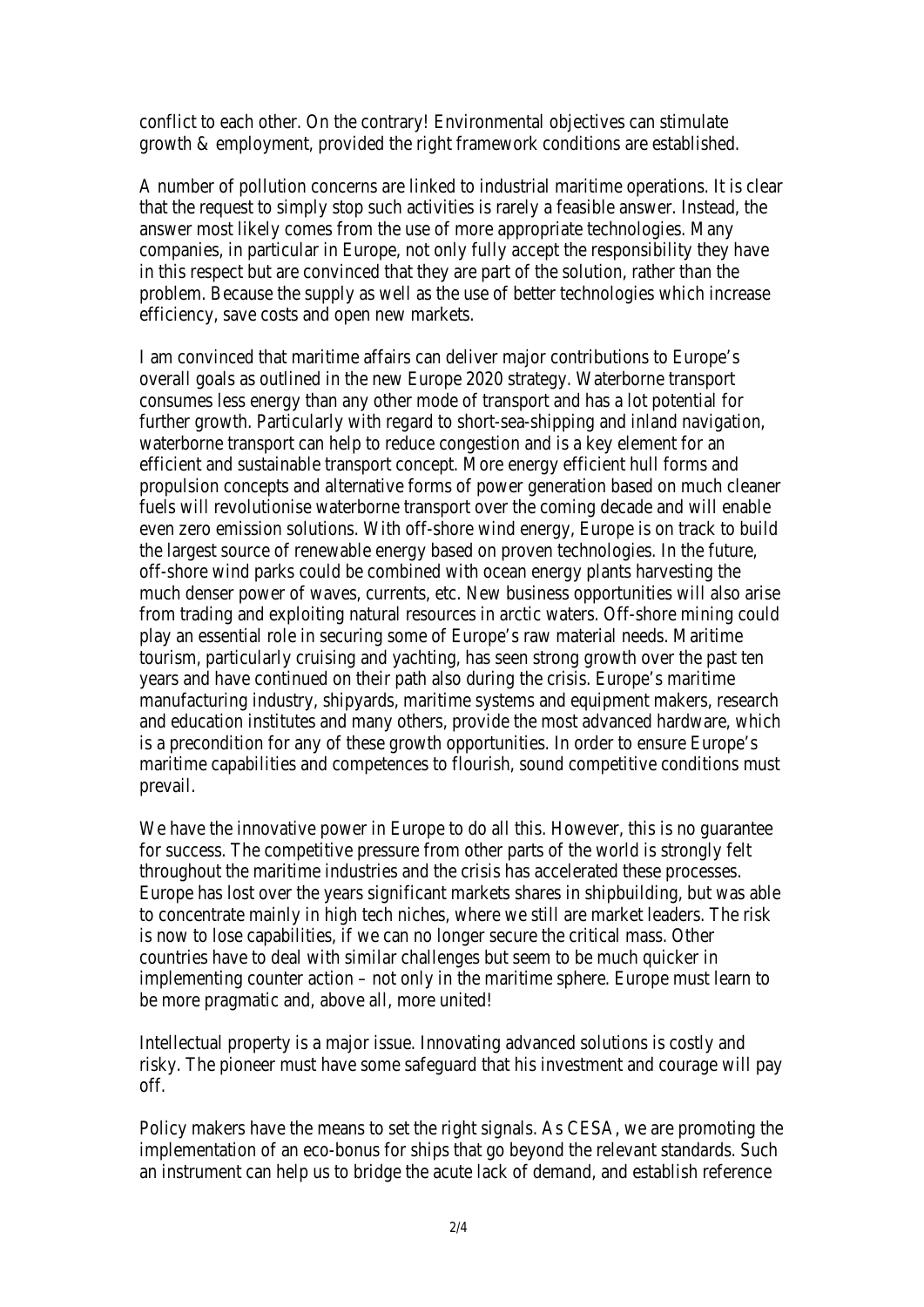projects for future markets. It gives the right incentive to the pioneer to go ahead with new concepts. It brings down effectively pollution levels, which have become a major concern regionally. The respective instruments could be implemented based on existing Community rules.

Thanks to strong support for Europe's shipbuilding Regions, the Council of Ministers will discuss these proposals next week. I would, therefore, like to use this opportunity to call for strong political support. Within 3 years, Europe could see a 30%-plus reduction of emissions for 300 aged and polluting ships. Let's go for it!

RL, 14-05-10